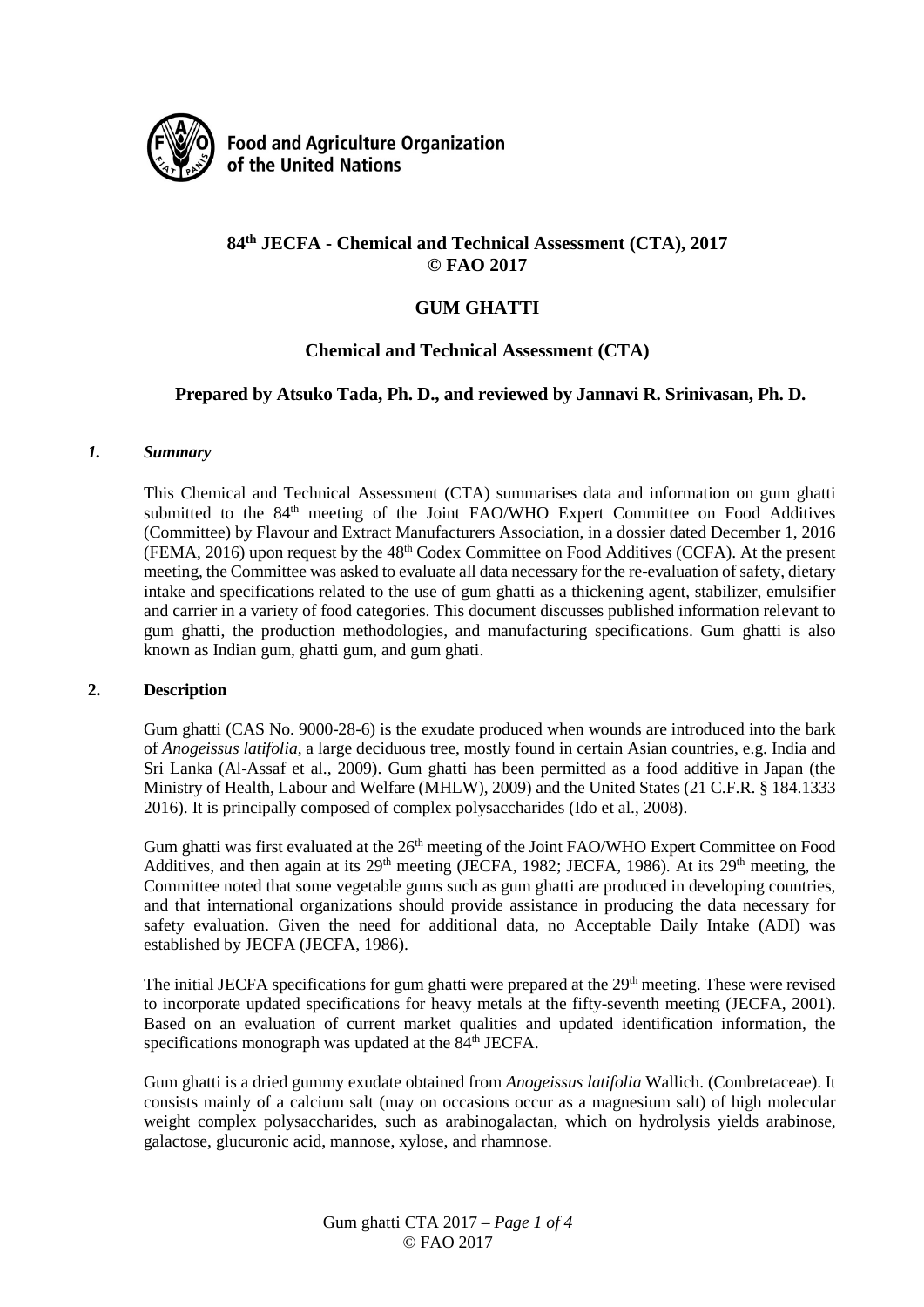Unground gum ghatti occurs as both amorphous tears of various sizes, or as broken irregular pieces. It is light-to-dark brown, available commercially also in the form of brown tears or grey to reddishgrey powder; it has little or no odour. Items of commerce may sometimes contain extraneous materials such as pieces of bark which must be removed before use in food.

#### **3. Method of Manufacture**

Gum ghatti is manufactured by collecting the dried exudate from the bark of *Anogeissus latifolia*  Wallich (Combretaceae). The translucent exudate is partially dissolved with water, filtered, and sterilized. The final product is either prepared directly as the gummy, lump form after sterilization, or as a powder, after a further spray-drying processing step.

#### **4. Chemical Characterization**

### **4.1 Composition**

Gum ghatti consists of a complex, water-soluble, acidic polysaccharide composed of calcium and magnesium salts of L-arabinose, D-galactose, D-glucuronic acid, D-mannose, D-xylose, and Lrhamnose. (Pitthard and Finch, 2001; Akiyama et al., 2011; Kang et al., 2012; Sakai et al., 2013). The structures of the main polysaccharides of gum ghatti are discussed in various reports (Al-Assaf et al., 2009; Kang et al., 2011a, 2011b).

Kang et al. reported that the major fraction of gum ghatti has a 1,6-β-galactose backbone with branches at *O*-3 and *O*-4 positions, which can be regarded as the "hairy region," while the "smooth region" consists of  $\rightarrow$ 2)-Ara*f*-(1→4)-Glc*p*A-(1→6)-Gal*p*-(1→6)-Gal*p*-(1→. The terminal side chains are reported to be arabinofuranosyl (Ara*f*) and occasionally rhamnopyranosyl (Rha*p*), arabinopyranosyl (Ara*p*), galactopyranosyl (Gal*p*) or glucopyranosyl (Glc*p*A) residues (Kang et al, 2011a). The sponsor provided levels of sugar composition from five lots of commercial gum ghatti. Based on the data provided (Sakai et al., 2013), the total sugar levels are 82.4-86.5 % of gum ghatti. Arabinose, galactose and glucuronic acids are the main sugars, while mannose, rhamnose and xylose were also quantified. The sponsor reported for L-arabinose, D-galactose and D-glucuronic acid to be 34.0-38.0%, 21.0- 24.6% and 15.4-18.6%, respectively. D-mannose, L-rhamnose and D-xylose were present at 5.3-7.9%, 0.8-1.2% and 0.8-1.2%, respectively. The reported average molar ratio of the various units is Larabinose:D-galactose:D-glucuronic acid:D-mannose:D-xylose:L-rhamnose = 40:25:20:7:1:1 (Sakai et al., 2013).

Gum ghatti also contain protein bound to arabinogalactan units similar to gum arabic (Kang et al., 2012, 2015a). Covalently bound protein at ~4%, to arabinogalactan is reported as a constituent of gum ghatti (Kang et al., 2012), and has been shown to have effective emulsifying properties. A model structure proposed contains 1,6-linked galactose backbone with various kinds of side chains, and an occasional xylose or mannose on the backbone. The proteins or polypeptides are attached directly to the core polysaccharide (Kang et al., 2012). The ratio of hydrophobic amino acids of the main peptide fragments from gum ghatti are reported to be higher than gum arabic (Kang et al., 2015a). The hydrophobic amino acid sequences have been proposed (Kang et al., 2015a) to provide oil binding capacity at the interface between the oil and water. Gum ghatti contains 2.7–3.6% protein, 0–0.1% fat, 4.9-8.3% moisture (loss on drying) and 0.041-0.092% tannins are reported.

The reported molecular weights for gum ghatti are wide: 12 kDa to 89,400 kDa (Hanna et al., 1939, Kang et al., 2015b and Kaur et al., 2009). Among these reports, molecular weights of several fractions of gum ghatti were investigated in the latest report (Kang et al. 2015b) and the average molecular weight of the constituents is in the order of several hundred kDa.

# *4.2 Possible impurities (including degradation products)*

Possible impurities of gum ghatti are (i) any inorganic impurities and heavy metals, and (ii) any microorganisms from the source, *Anogeissus latifolia* Wallich. The sponsor provided results for lead,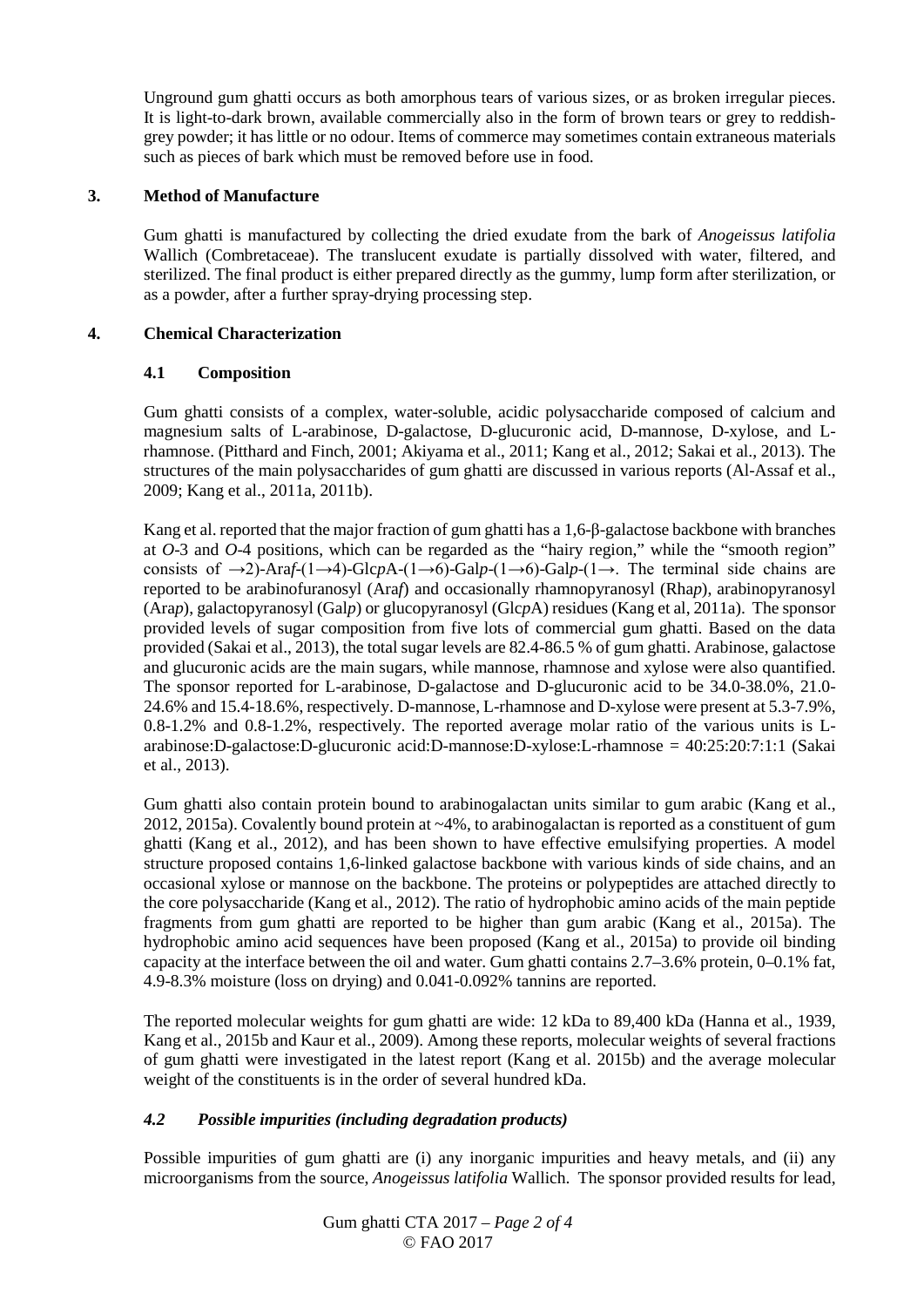ash and acid-insoluble ash from five lots of commercial gum ghatti. The levels of lead, ash and acidinsoluble ash are below the specifications proposed by the  $57<sup>th</sup>$  JECFA (2001). The sponsor also provided levels of microorganisms for five lots of commercial gum ghatti. The levels of *Salmonella* spp. and *E. coli* are also below the specifications proposed by the 57<sup>th</sup> JECFA.

# *4.3. Analytical methods*

The sponsor provided data based on an HPLC method to replace the TLC method described in the specifications proposed at the 57<sup>th</sup> JECFA. The HPLC method is capable of detecting monosaccharides previously not detected by the existing TLC method. The specifications for gum ghatti from the  $57<sup>th</sup>$ JECFA proposed two methods for identity (precipitate formation). The method using "Million's TS" includes mercury, and was deleted.

### *4.4. Rationale for proposed specifications*

L-rhamnose is added as one of the compositional saccharide of gum ghatti, because the presence of Lrhamnose was revealed in several reports (Akiyama et al., 2011; Kang et al., 2012; Sakai et al., 2013). The formula weight specification for gum ghatti was deleted because it was written based on an old report (Hanna et al., 1939) and molecular weights of water-soluble polysaccharides are described to be on the order of several hundred kDa based on new data (Kang et al. 2015b).

Additional functional uses (emulsifier, carrier) were added based on the dietary exposure data provide and published data (Ido, 2008).

# *5. Functional uses*

### *5.1. Technological function*

The gum ghatti is intended for use as a thickening agent, stabilizer, emulsifier, and carrier in various food and beverage applications.

#### *5.2 Food categories and use levels*

Gum ghatti is approved for use in several countries, including China, India, USA, Brazil, Ecuador, Guatemala, Iran, Japan, Mexico, Russia, Saudi Arabia, Singapore, South Africa, South Korea, Syria, Uruguay, and Venezuela. Except for USA, no maximum use levels have been reported for other countries. Gum ghatti has been available as a food additive for more than 30 years in Japan, for use as a thickener, stabilizer, emulsifier, and gelling agent in foods and beverages without limitation. In the United States, gum ghatti is permitted for use in foods at the following Maximum Usage Levels:

| Food (as served)                                | <b>Percent</b> (in final food<br>product) | <b>Function</b>                    |
|-------------------------------------------------|-------------------------------------------|------------------------------------|
| Beverages and beverage bases, non-<br>alcoholic |                                           | 0.2 Emulsifier and emulsifier salt |
| All other food categories                       |                                           | 0.1 Emulsifier and emulsifier salt |

Gum ghatti is also used as a flavouring ingredient in the United States (FEMA 2519), although at significantly lower use levels (Burdock, 2009). The Codex Alimentarius Commission does not have maximum permitted levels (MPL) of gum ghatti noted in the General Standard for Food Additives (GSFA).

#### *6. References*

Akiyama, T. et al., 2011; Analysis of thickening polysaccharides by the improved diethyldithioacetal derivatization method; Shokuhin Eiseigaku Zasshi; 52, 40-46.